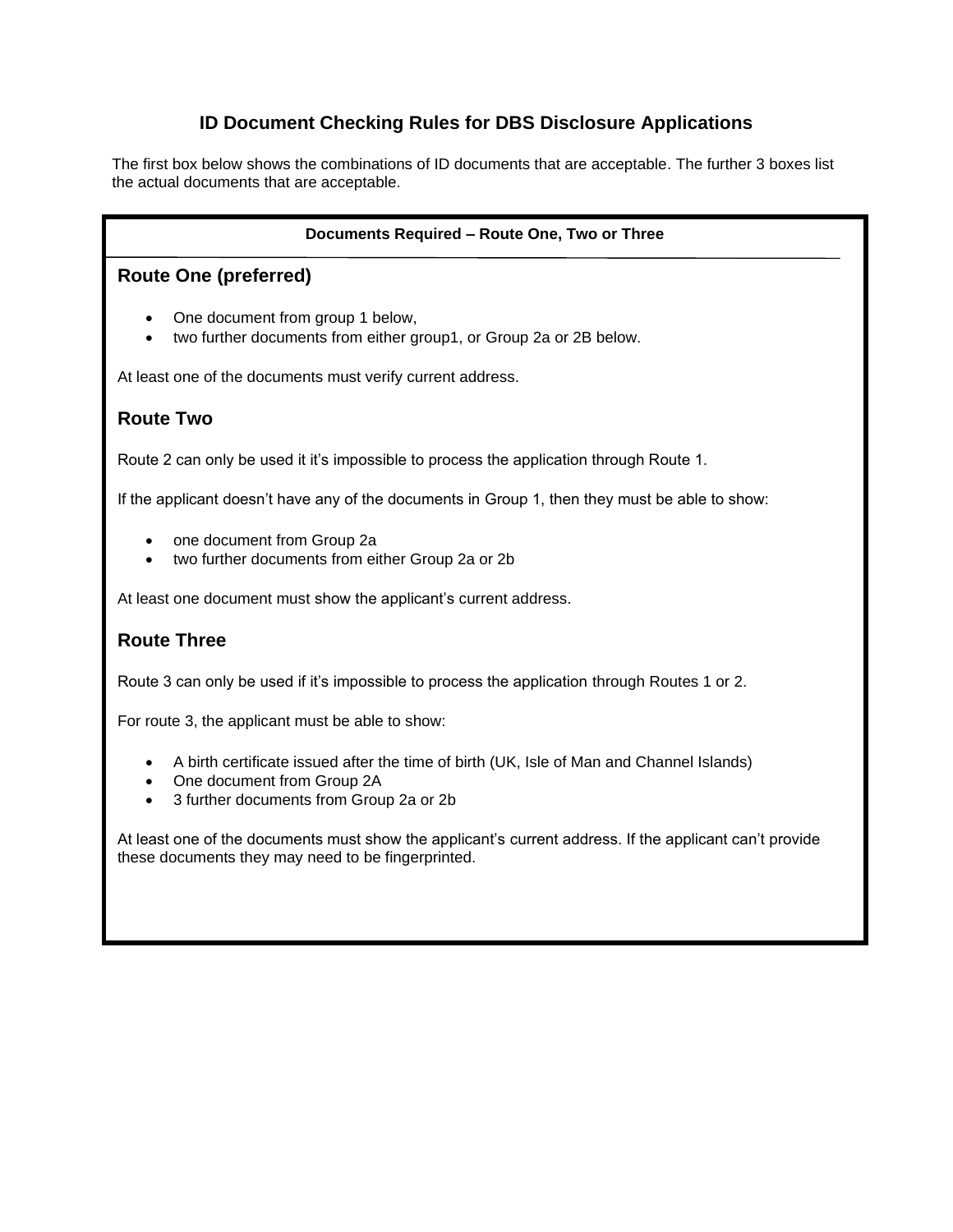### **Group 1 - Primary Identity documents**

- Current valid Passport
- Biometric Residence Permit (UK)
- Current Driving Licence (Full or provisional) UK, Isle of Man/Channel Islands. From 8 June 2015, the paper counterpart to the photocard driving licence will not be valid and will no longer be issued by DVLA
- Birth Certificate issued within 12 months of birth. UK, Isle of Man and Channel Islands including those issued by UK authorities overseas, for example Embassies, High Commissions and HM Forces
- Adoption Certificate (UK and Channel Islands)
- **DOCUMENTS FOR NON-UK NATIONALS**
- At least one of the documents from either the primary or supporting documents lists must show the applicant's current address.
- A current passport or passport card showing that the holder is a national of Ireland.
- A current document issued by the Home Office to a family member of an EEA or Swiss citizen, and which indicates that the holder is permitted to stay in the United Kingdom indefinitely.
- A current Biometric Immigration Document (Biometric Residence Permit) issued by the Home Office to the holder indicating that the person named is allowed to stay indefinitely in the UK, or has no time limit on their stay in the UK.
- Online evidence of immigration status. Either via the View and Prove service or using the BRP or BRC online service. Issued by the Home Office to the employer or prospective employer, which indicates that the named person may stay in the UK and is permitted to do the work in question. Must be valid. Note: this includes the EUSS digital status confirmation.
- A current passport endorsed to show that the holder is exempt from immigration control, is allowed to stay indefinitely in the UK, has the right of abode in the UK, or has no time limit on their stay in the UK.
- A current Immigration Status Document issued by the Home Office to the holder with an endorsement indicating that the named person is allowed to stay indefinitely in the UK or has no time limit on their stay in the UK, together with an official document giving the person's permanent National Insurance number and their name issued by a government agency or a previous employer.
- A current passport endorsed to show that the holder is allowed to stay in the UK and is currently allowed to do the type of work in question.
- A current Biometric Immigration Document (Biometric Residence Permit) issued by the Home Office to the holder which indicates that the named person can currently stay in the UK and is allowed to do the work in question.
- A current document issued by the Home Office to a family member of an EEA or Swiss citizen, and which indicates that the holder is permitted to stay in the United Kingdom for a time limited period and to do the type of work in question.
- A frontier worker permit issued under regulation 8 of the Citizens' Rights (Frontier Workers) (EU Exit) Regulations 2020.
- A current Immigration Status Document containing a photograph issued by the Home Office to the holder with a valid endorsement indicating that the named person may stay in the UK, and is allowed to do the type of work in question, together with an official document giving the person's permanent National Insurance number and their name issued by a government agency or a previous employer.
- A document issued by the Home Office showing that the holder has made an application for leave to enter or remain under Appendix EU to the immigration rules on or before 30 June 2021 together with a Positive Verification Notice from the Home Office Employer Checking Service.
- An Application Registration Card issued by the Home Office stating that the holder is permitted to take the employment in question, together with a Positive Verification Notice from the Home Office Employer Checking Service.
- A Positive Verification Notice issued by the Home Office Employer Checking Service to the employer or prospective employer, which indicates that the named person may stay in the UK and is permitted to do the work in question.